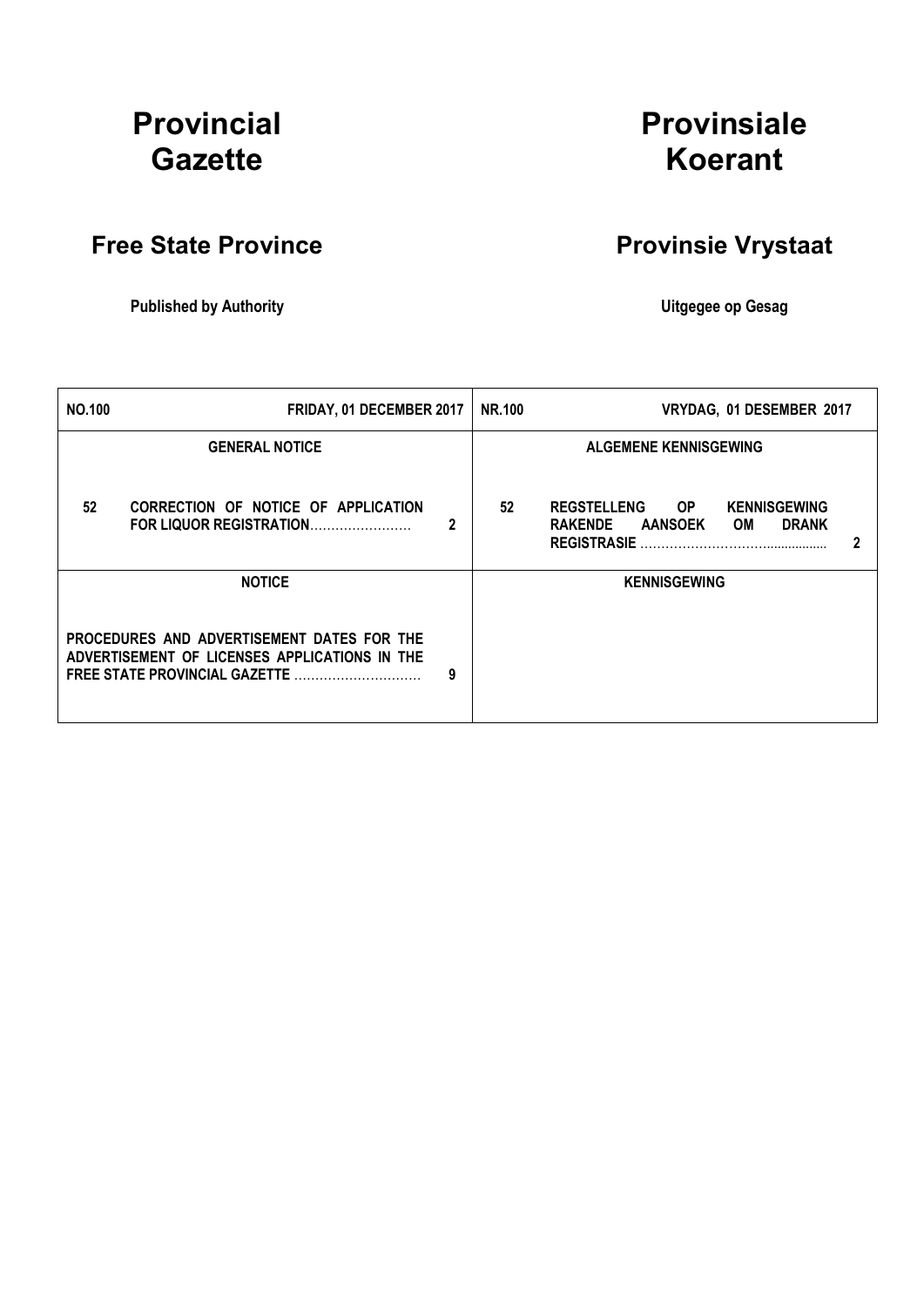#### GENERAL NOTICE  $\overline{\phantom{a}}$

#### GENERAL NOTICE NO. 52 OF 2017

#### LIQUOR ACT, NO. 6 OF 2010

#### NOTICE OF APPLICATION FOR LIQUOR REGISTRATION

Notice is hereby given that each of the applicants mentioned in the Schedule hereunder intends to lodge an application for liquor registration on the first Friday of this month.

Any person may, within 21 days from date of publication of this notice, lodge in terms of section 33 of the Free State Gambling and Liquor Act, 2010, an objection in writing to the Free State Gambling and Liquor Authority (*addresses set out hereunder*). The objection must clearly indicate the full names, identity number, residential address, postal address and telephone number, if any, and where applicable, its registration number and address of its office, of the objector. The objection must also identify the application to which it relates and may be inspected at relevant designated offices of the Authority in which area the premises to which the application relates are situated. The addresses of the Authority are set out hereunder.

#### DESIGNATION OF OFFICES FOR SUBMISSION OF APPLICATION RELATING TO LIQUOR REGISTRATION

#### **SCHEDULE**

| Gambling and Liquor Authority Head Office and District Offices |                                                                                                |                                                                                |  |  |
|----------------------------------------------------------------|------------------------------------------------------------------------------------------------|--------------------------------------------------------------------------------|--|--|
| <b>Head Office</b>                                             | <b>Address Specifications</b>                                                                  | <b>Contact Persons</b>                                                         |  |  |
| <b>MOTHEO</b>                                                  | 111 Zastron Street<br>Westdene<br><b>Bloemfontein</b><br>9300                                  | 051 404 3033 / 302<br>Abram Claasen<br>079 506 0272                            |  |  |
| <b>LEJWELEPUTSWA</b>                                           | Reinette Building<br>Unit 31st Floor<br><b>Reinette Street</b><br><b>CBD</b><br>Welkom<br>9463 | Mpho Ramoliki<br>083 698 7319<br>or<br>Tumi Selekoe:<br>057 492 0001           |  |  |
| <b>XHARIEP</b>                                                 | 19 Van Rhiebeeck Street<br>Trompsburg<br>9913                                                  | Mphakiseng Moloi:<br>083 664 9675<br>٥r<br>Pontsho Sethuntsha:<br>078 731 0159 |  |  |
| <b>FEZILE DABI</b>                                             | 323 Luyt Street<br>Parys<br>(known as Parys<br>Commando)<br>9585                               | Bonakela Nzunga<br>082 256 5926                                                |  |  |
| <b>THABO</b><br><b>MOFUTSANYANE</b>                            | 5 Baartman Street<br>Office no. 2<br>Bethlehem<br>9701                                         | Peter Moleko<br>078 309 4178<br>or<br>Siphiwe Cingo:<br>082 714 1777           |  |  |

The under-mentioned figures used in brackets in the Schedule, have the following meanings:

- (1) Municipality in which the premises are situated
- (2) Full name, street and postal address of applicant.
- (3) Kind of license applied for.<br>(4) Kind of liquor to be sold.
- Kind of liquor to be sold.
- $(5)$  Name under which business is to be conducted and full address of premises.
- (6) The name of, nature of and distance to institutions of learning, similar registered premises and places of worship within 500m from the premises

#### ALGEMENE KENNISGEWING  $\overline{\phantom{a}}$

#### ALGEMENE KENNISGEWING NR. 52 VAN 2017

#### DRANKWET NO. 6 VAN 2010

#### KENNISGEWING RAKENDE AANSOEK OM DRANKREGISTRASIE

Kennis word hierby gegee dat elk van die aansoekers in die Bylae hieronder vermeld beoog om 'n aansoek in te dien vir drankregistrasie op die eerste Vrydag vandeesmaand.

Enige persoon kan, binne 21 dae vanaf die datum van publikasie van hierdie kennisgewing, 'n skriftelike beswaar indien by die Vrystaatse Dobbel- en Drankowerheid (*adresse soos hieronder uiteengesit).* Die beswaar moet duidelik die volle name, identiteitsnommer, woonadres, posadres en telefoonnommer, indien enige, aandui, en waar van toepassing, die registrasienommer en adres van die kantoor, van die beswaarmaker. Die beswaar moet ook die aansoek identifiseer waarteen dit gerig is en dit lê ook ter insae by die toepaslike aangewese kantore van die Owerheid in wie se area die perseel wat met die aansoek verband hou geleë is. Die adresse van die Owerheid word hieronder uiteengesit.

#### AANWYSING VAN KANTORE VIR DIE INDIENING VAN AANSOEKE IN VERBAND MET DRANKREGISTRASIE

#### BYLAE

| Dobbel en Drankowerheid Hoofkantoor en Distrikskantore |  |
|--------------------------------------------------------|--|
|--------------------------------------------------------|--|

| <b>Hoof Kantoor</b>                 | <b>Adres Spesifikasies</b>                                                          | Kontak Persone                                                                 |
|-------------------------------------|-------------------------------------------------------------------------------------|--------------------------------------------------------------------------------|
| <b>MOTHEO</b>                       | <b>Zastronstraat 111</b><br>Westdene<br>Bloemfontein<br>9300                        | 051 404 3033/302<br>Abram Claasen<br>079 506 0272                              |
| <b>LEJWELEPUTSWA</b>                | Reinette Gebou<br>Unit 31ste Vloer<br>Reinettestraat<br>Middestad<br>Welkom<br>9463 | Mpho Ramoliki<br>083 698 7319<br>οf<br>Tumi Selekoe:<br>057 492 0001           |
| <b>XHARIEP</b>                      | Van Rhiebeeckstraat 19<br>Trompsburg<br>9913                                        | Mphakiseng Moloi:<br>083 664 9675<br>οf<br>Pontsho Sethuntsha:<br>078 731 0159 |
| <b>FEZILE DABI</b>                  | Luytstraat 323<br>Parys<br>(bekend as Parys<br>Kommando)<br>9585                    | Bonakela Nzunga<br>082 256 5926                                                |
| <b>THABO</b><br><b>MOFUTSANYANE</b> | Baartmanstraat 5<br>Kantoor no. 2<br><b>Bethlehem</b><br>9701                       | Peter Moleko<br>078 309 4178<br>οf<br>Siphiwe Cingo:<br>082 714 1777           |

Onderstaande syfers, wat tussen hakies in die Bylae gebruik word, het die volgende betekenisse:

- (1) Munisipaliteit waarin die perseel geleë is
- (2) Vollededige naam, straat- en posadres van aansoeker.
- (3) Soort lisensie waarvoor aansoek gedoen word.
- (4) Soort drank wat verkoop sal word.
- (5) Naam waaronder besigheid gedoen sal word en volledige adres van perseel.
- (6) Die naam van, die aard en afstand tot onderwysinrigtings, soortgelyke geregistreerde persele en plekke van aanbidding binne 50m vanaf die perseel.